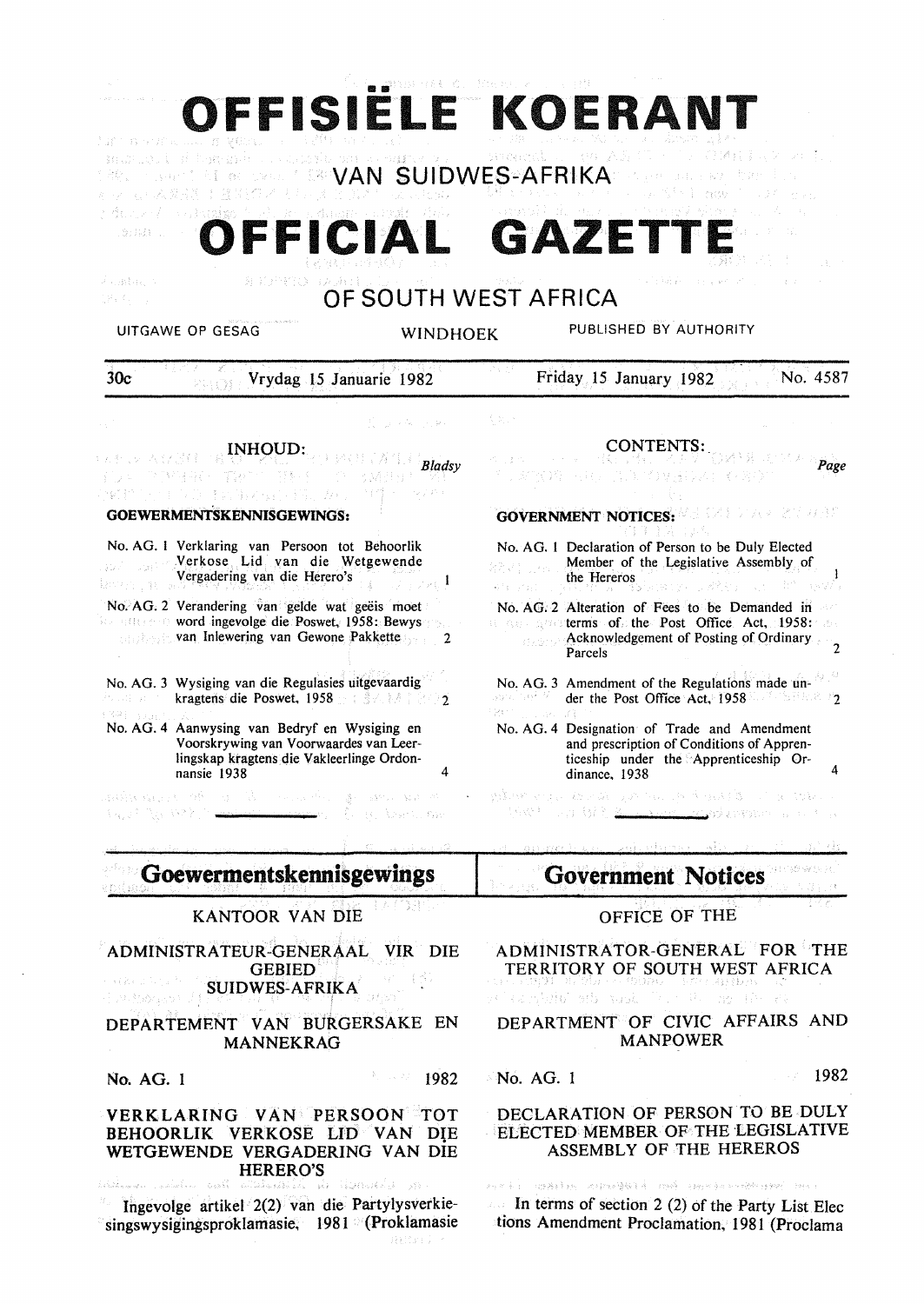AG. 24 van 1981), maak ek hierby bekend dat ek AMOS KATJINDIRE UZERA op 15 Januarie 1982 uit hoofde van die lasgewing\_ vervat in Proklamasie AG. 2 van 1982 tot behoorlik verkose lid van die Wetgewende Vergadering van die Herero's verklaar het met ingang van genoemde datum.

- este 1

J.J. BADENHORST HOOFVERKIESINGSBEAMPTE Windhoek

 $\mathbb{Z} \oplus \mathbb{Z}$  4-1-1982)  $\mathbb{Z}$ 

tion AG. 24 of 1981), I hereby make known that by virtue of the direction contained in Proclamation AG. 2 of 1982 I have on 15 January 1982 declared AMOS KATJINDIRE UZERA to be a duly elected member of the Legislative Assembly of the Hereros with effect from the said date.

e 20e pro

J.J. BADENHORST CHIEF ELECTORAL OFFICER Windhoek<br>4-1-1982<br>4-1-1982

4-1-1982

.<br>VARSkotti en valo

## DEPARTEMENT VAN. POS- EN TELEKOMMUNIKASIEWESE

No. AG. 2 1982

STRANGE PER

VERANDERING VAN GELDE WAT GEEIS MOET WORD INGEVOLGE DIE POSWET, 1958:

### BEWYS VAN INLEWERING VAN GEWONE PAKKETTE

Kragtens artikel 2B (1) (e) van die Poswet, 1958 (Wet 44 van 1958), verander ek hierby, met die goedkeuring van die Ministersraad, die gelde wat geeis moet word vir 'n bewys van inlewering van 'n gewone pakket soos in die Bylae uiteengesit.

P.W.A. SENEKAL

POSMEESTER-GENERAAL **All and the second windhoek**, 22 Desember 1981  $\mathcal{A}=\left[0.05\right]^{2}=\left\langle c\right\rangle\left(0.04\right)\epsilon_{\mathrm{F}}$ 

nsheraji (N. Szan We also a larger (BYLAE or

*Wysiging van Bylae B by die regulasies afgekondig by Goewermentskennisgewing R.550 van 1960* 

Bylae B by die regulasies afgekondig by Goewermentskennisgewing R.550 van 1960 word hierbv gewysig deur in item 4 onder die opskrif "SPESIALE DIENSGELDE" -

- (a) die uitdrukking "of 'n pakket" te skrap; en
	- (b) die uitdrukking "onderskeidelik regulasies 46 (6) en 49 (1)" deur die uitdrukking "regulasie 46  $(6)$ " te vervang.

No. AG. 3 1982

## WYSIGING VAN DIE REGULASIES UITGEVAARDIG KRAGTENS DIE POSWET, 2011 S. P. Gridson, 1958 P. Printer, 201

Die Ministersraad het kragtens artikel 119A van die Poswet, 1958 (Wet 44 van 1958), die regulasies wat in die Bylae vervat is, uitgevaardig.

DEPARTMENT OF POSTS AND TELE-COMMUNICATIONS

No. AG. 2 1982

## ALTERATION OF FEES TO BE DEMANDED IN TERMS OF THE POST OFFICE ACT, 1958: ACKNOWLEDGEMENT OF POSTING OF ORDINARY PARCELS

Under section 2B (1) (e) of the Post Office Act, 1958 (Act 44 of 1958), I hereby, with the approval of the Council of Ministers, alter the fees to be demanded for an acknowledgement of posting of an ordinary parcel as set out in the Schedule.

P.W.A. SENEKAL oja ganjenj<sup>er</sup> POSTMASTER GENERAL Windhoek.  $\mathbb{R}^n = \mathbb{R}^{n^2} \times \mathbb{R}^n \times \mathbb{R}^n$  22 December 1981 ina.<br>Ngjarje

 $\exp(\beta(t_{\rm eff}+\beta t_{\rm eff}))$  de a wysuctor<sup>2</sup> SCHEDULE OF STATE

*Amendment of Schedule B to the regulations published by Government Notice R.550 of 1960* 

Schedule  $B$  to the regulations published by. Government Notice R.550 of 1960 is hereby amended by, in item 4 under the heading "SPECIAL SERVICE FEES" -

- (a) the deletion of the expression "or of a parcel"; and
- (b) the substitution for the expression "regulations 46 (6) and 49 (1), respectively "of the expression "regulation 46 (6)".

No. AG. 3 1982

# AMENDMENT OF THE REGULATIONS MADE UNDER THE POST OFFIVE ACT, 1958 v 1968 province 1958 v 1968 provinci

The Council of Ministers has under section Jl9A of the Post Office Act, 1958 (Act 44 of 1958). made the regulations set out in the Schedule.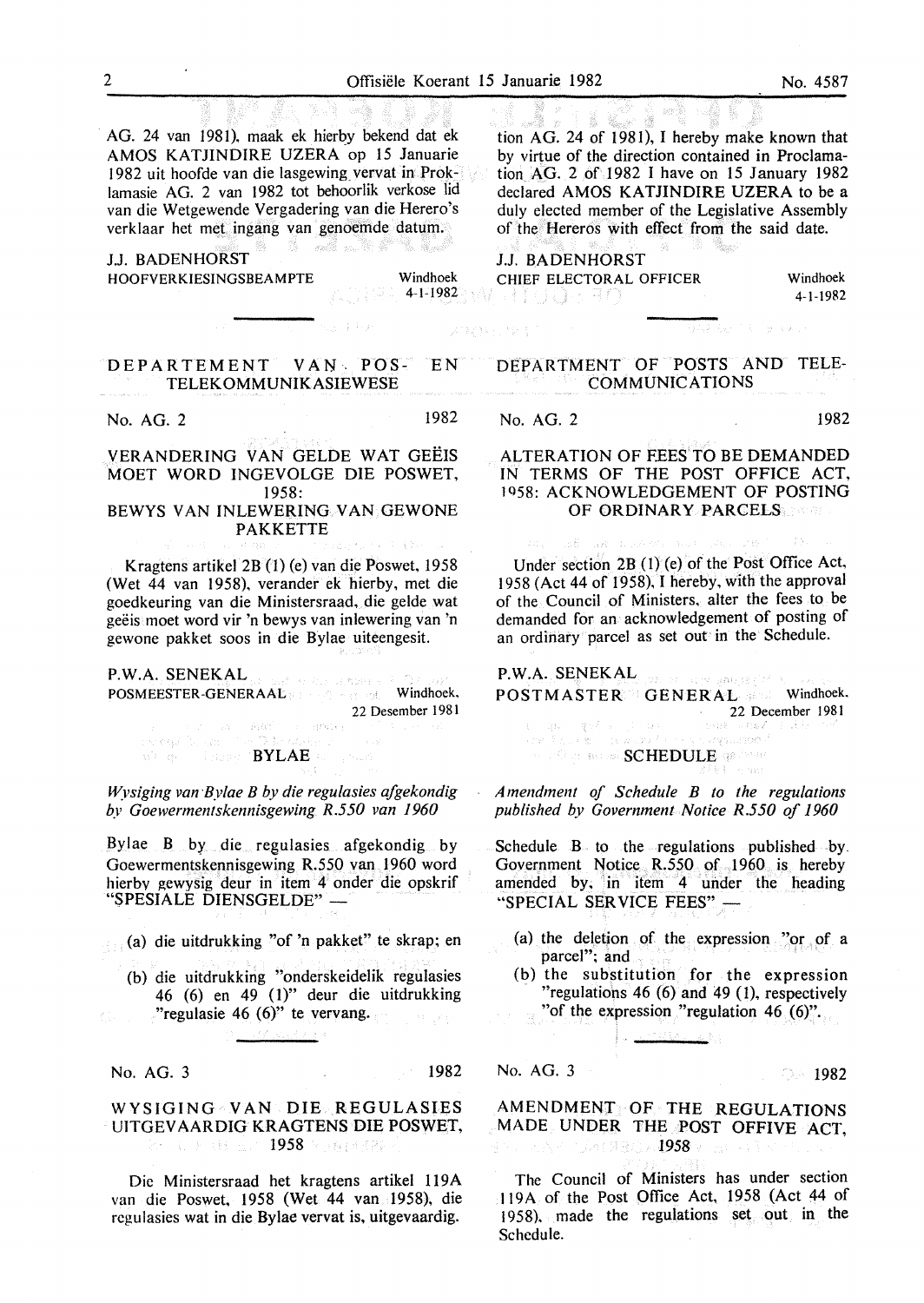約証()  $\frac{1}{2}$  to  $\frac{1}{2}$ 

xpara extrict na di 1963 dal P

a. Gant

料10.2 実内

mou enoites «

 $\{ \lambda \in \mathcal{V}^{(1,1)} \times \mathcal{E}_{\lambda} \mid \mathcal{E}_{\lambda, \lambda} \}$ 

an an Briann

ភាពក្នុងក្ប

ES 15 61.60

**HAA REAMBA** 

VAL 311

四月 的复数大路

ti gir

# BYLAE

*Wysiging van die regulasies afgekondig by Goewermentskennisgewing R.550 van 1960* 

Die regulasies afgekondig by Goewermentskennisgewing R.550 van 1960 word hierby gewysig- 1958 and 1968 and 2008

- (a) deur die uitdrukking "Deel XIX. Gekwiteerde Pakkette." in die inhoudsopgawe te skrap;
- (b) deur subregulasie (lO) van regulasie 47 deur die volgende subregulasie te vervang: in f

 $\mathbb{P}^1_{\mathbb{C}}\left(\mathbb{P}^1_{\mathbb{C}}\right)\leq C\sum_{i=1}^d\mathbb{P}^1_i.$ 3時 横行 No Still "<sup>WERGOEDING</sup>" ("VERGOEDING") ruma).

(l 0)( a) Behoudens die bepalings van paragrawe (b) en (c), kan die Posmeester-generaal na goeddunke vergoeding betaal in die geval van verlies of beskadiging van 'n gewone pakket, of die inhoud van so 'n pakket, wat gepos word na 'n bestemming in die gebied Suidwes-Afrika, die Republiek van Suid-Afrika of enige gebied wat dee! van genoemde Republiek uitgemaak het .en ingevolge 'n Wet van die Parlement van genoemde Republiek 'n onafhanklike Staat geword het.

(b) vergoeding vir die verlies of beskadiging van 'n gewone pakket of die inhoud daarvan gaan in geen geval die waarde van die betrokke pakket of inhoud, of die bedrag van R4, watter ook al die minste is, te bowe nie: Met dien verstande dat waar die inhoud van so 'n pakket uit dokumente bestaan, die koste van vervanging van die dokumente as die waarde daarvan beskou word.

 $(c)$  Geen vergoeding word betaal ten opsigte .van die verlies of beskadiging van gewone pakkette waarvan die inhoud ingevolge die bepalings  $\{ \psi_{\lambda, \lambda} \mathcal{V}_{\lambda, \lambda} \mathbb{E}_{\lambda, \lambda} \left( \mathcal{Y}_{\lambda, \lambda} \right)^{\lambda} \}$ van enige wet nie deur die pos marqqa ... gestuur mag word nie, of ten opsigte van die beskadiging van gewone pakkette wat vloeistowwe, bederfbare produkte of artikels wat  $\mathbf{v} \circ \mathbb{R}$  ,  $\mathbb{R} \to \mathbb{R}$  ,  $\mathbb{R} \times \mathbb{R}$ uit maklik breekbare materiaal bes-5 Hufi (dama taan, bevat nie."; en i trisk

(c) deur Dee! XIX te skrap. ers en la

### SCHEDULE

*Amendment qf the regulations published by Copernment Notice R.550 of 1960* 

The regulations published by Government Notice R.550 of 1960 are hereby amended

用录像 人名菲拉

(a) by the deletion in the index of the expression "Part XIX.  $-$  Receipted parcels.";

(b) by the substitution for subregulation  $(10)$  of regulation 47 of the following subregulation:

# **ALTER SECOMPENSATION**

 $(10)$  (a) Save as is provided in paragraphs (b) and (c), the Postmaster General may  $\lim_{n \to \infty} \ln n$  his discretion pay compensation in the event of loss of, or damage to, an n dipalis ordinary parcel, or the contents of such a parcel, which is posted to a destination in the territory of South a ann an ' West Africa, the Republic of South Africa or any territory which formed part of the said Republic and in terms **of any Act by the Parliament of the** said Republic became an independent margresome State. And has a series had the

近年 30 **Converted Additional Property** THE CONTRACTOR (MATCHELL AND THE CANDIDAL AND

 $\mathbb{R}^{\mathbb{N}}$  (b) Compensation for the loss of or damage to an ordinary parcel or the  $\mathcal{O}(\mathcal{E}(\mathcal{G}^{\mathcal{E}}))$ contents thereof shall in no event exar Ab ceed the value of the parcel or the Historia contents concerned, or the amount of R4 whichever is the lesser: Provided  $\mathcal{C}_{\text{max}}(\mathcal{I}) = \mathcal{A} \mathcal{I} + \mathcal{O}^2$ that where the contents of such a 第二十五四六 parcel consists of documents, the cost *College Struttuare of replacement of the documents shall* **be regarded as the value thereof.** 

(c) No compensation shall be paid in respect of the loss of, or damage to, ordinary parcels the contents of which may not in terms of any law be sent **SAME** by post, or in respect of damage to  $\mathcal{E}_t = \mathcal{F}_t \mathcal{H}^{(t)}$ parcels which contain liquids, perishable products, or fragile articles."; and

Selection and a

 $\sim 10^{11}$  m  $^{-1}$   $\sim$ 

Stage Story (c) by the deletion of Part XIX.

-27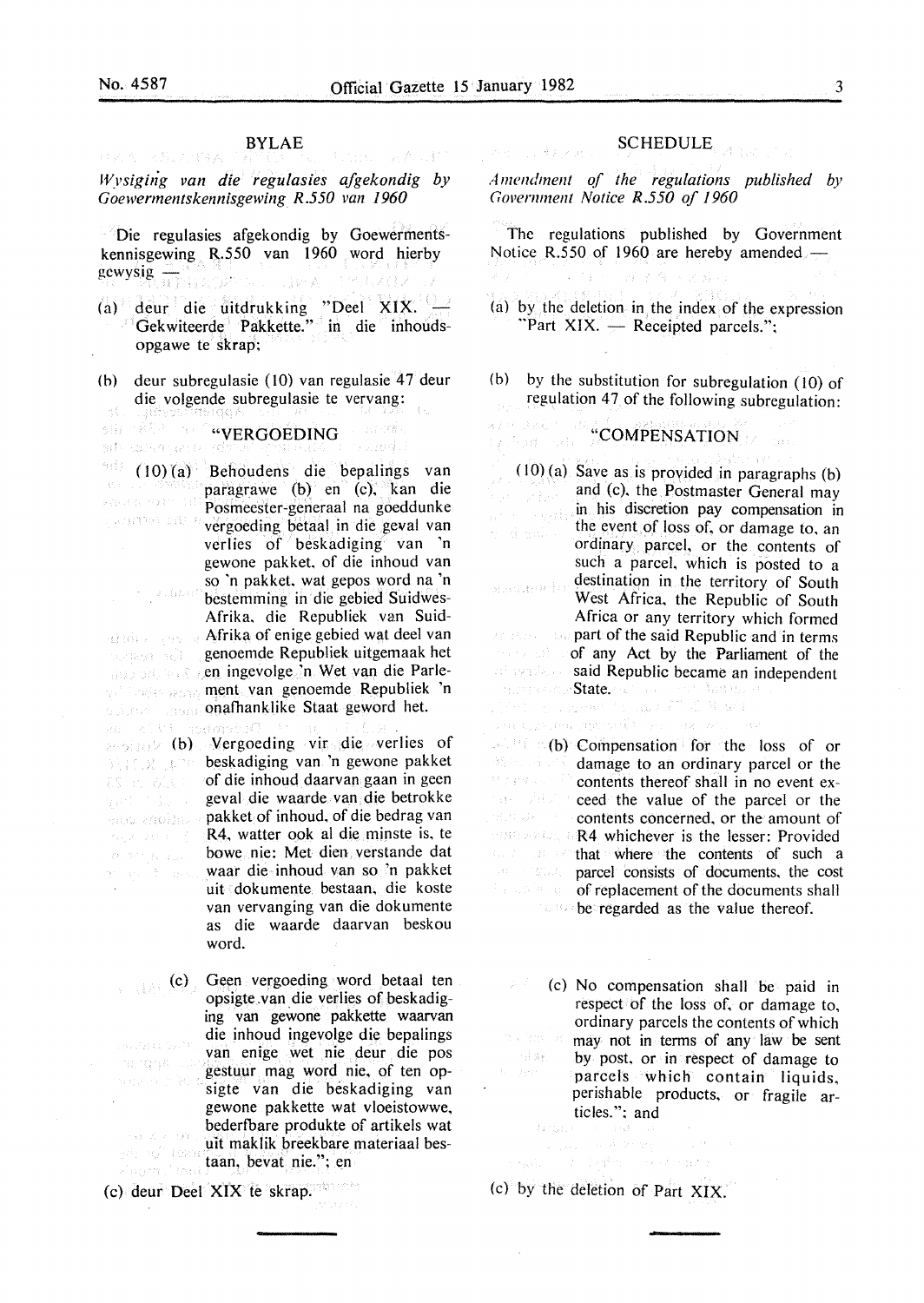# DFPARTEMENT VAN BURGERSAKE EN MANNEKRAG

SAM NORTH STORY OF

No. AG. 4 1982

 $\cdot$ 

i\ANWYSING VAN BEDRYF EN WYSIGING FN VOORSKRYWING VAN VOORWAARDES VAN LEERLINGSKAP K RAGTENS DIE VAKLEERLINGE ORDON-NANSIE 1938

Kragtens -医细胞的 的复数人名加拉尔德 属作

(a) artikcl I (I) van die Vakleerlinge Ordonnansic 1938 (Ordonnansie 12 van 1938). wys die Ministersraad hierby die bedryf lJiese!elektrote~niese *Passer* in die ll'erktui~kundi~e *en E!ektrotegniese*   $\mathcal{O}_{\mathcal{M}}(\vec{\xi})$ *Ingenieursnywerhede* aan as 'n bedryf ten opsigte waarvan die bepalings van genoemde Ordonnansie van toepassing is in die gebied Suidwes-Afrika; en

{h) artikcl 13 (I} van genoemde Ordonnansie

an vir Basil vid

(i) vervang die Ministersraad hierby see klousules L 2. 3. 6 en 7 van die voorwaardes van leerlingskap voorgeskryf by paragraaf (c) van Goewermentskennisgewing R.2473 van 21 Desember 1973. soos gcwysig by Goewermentskennisgewings R.2193 van 22 November 1974. R. 2 136 van 12 November 1976. R.l926 van *23* September 1977 en AG. 60 van 9 Julie 1979 deur onderskeidelik die volgende klousules: Met dien verstande dat die voorwaardes vervat in genoemde klousule 2 soos aldus vervang. van  $\langle \tau \rangle$  ,  $\alpha\delta$ toepassing sal wees slegs ten opsigte van 'n vakleerling wie se kontrak op of na 15 Januarie 1982 geregistreer word:

#### ··1. KWALIFIKASIES OM MET VAK-LEERLINGSKAP TE BEGIN

(a) Die minimum leeftyd en opvoedkundige kwalifikasies om met vakleerlingskap te begin, is, in die geval van 'n  $m$ inderjarige  $-$ 

> (j) vyrtien jaar en standerd ses (gewone of prakticsc kursus) vir die aangcwcsc bcdryf Manshaarkappcr in die *llaarkappersnywerheid;*

DEPARTMENT OF CIVIC AFFAIRS AND **MANPOWER** 网络生成形态

**REAL SAN RIGHT ROOM AND MORE START** 

No.  $AG_{\nu}$ 4 1982 - Alexandria American - 1982

DESIGNATION OF TRADE AND AMENDMENT AND PRESCRIPTION OF CONDITIONS OF APPRENTICESHIP<br>UNDER THE APPRENTICESHIP **APPRENTICESHIP** ORDINANCE, 1938 .<br>Kabupatèn K

Under Gerangen von die Liesingender von

- (a) section  $I(1)$  of the Apprenticeship Ordinance. 1938 (Ordinance 12 of 1938), the Council of Ministers hereby designates the trade *Diesel" Electrical Fitter* in the *Mechanical and Electrical Engineering Industries* as a trade to which the provisions of the said Ordinance apply in the territory of South West Africa; and
- · houses the mixter cause a

## (b) section  $13(1)$  of the said Ordinance  $-$

Principal Party Application

 $\phi$  wild consider magnetically  $\phi$ 

 $\left( i\right)$  (i) the Council of Ministers hereby substitutes the following clauses for respec- $\mathbb{F}_{\Omega} \mathcal{G}$ tively, clauses  $1, 2, 3, 6$  and 7 of the conditions of. apprenticeship prescribed by  $p^2$  baragraph (c) of Government Notice R.2473 of 21 December 1973, as  $\mathcal{P}^{(k)}(g)$  . amended by Government Notices TRAC 5 R.2193 of 22 November 1974, R.2136 **of 12 November 1976, R. 1926 of 23** September 1977 and AG. 60 of 9 July 1979: Provided that the conditions con $t_{\text{max}}$  and  $t_{\text{max}}$  and  $t_{\text{max}}$  and  $t_{\text{max}}$  and  $t_{\text{max}}$  and  $t_{\text{max}}$ stituted shall only apply to an apprentice whose contract is registered on or after 15 January 1982:<br>Montante allegate and the mo

"1. QUALIFICATIONS FOR COMMEN-CING APPRENTICESHIP

 $\mathcal{V}_1$  ,  $\mathcal{V}_2$  .

(a) The minimum age and educational qualifications for commencing apprenticeship shall be, in the case of a minor

使假的 双侧

(i) fifteen years and standard six (ordinary or practical course) for the designated trade Gentlemen's Hairdresser in the *Hairdressing Industry;*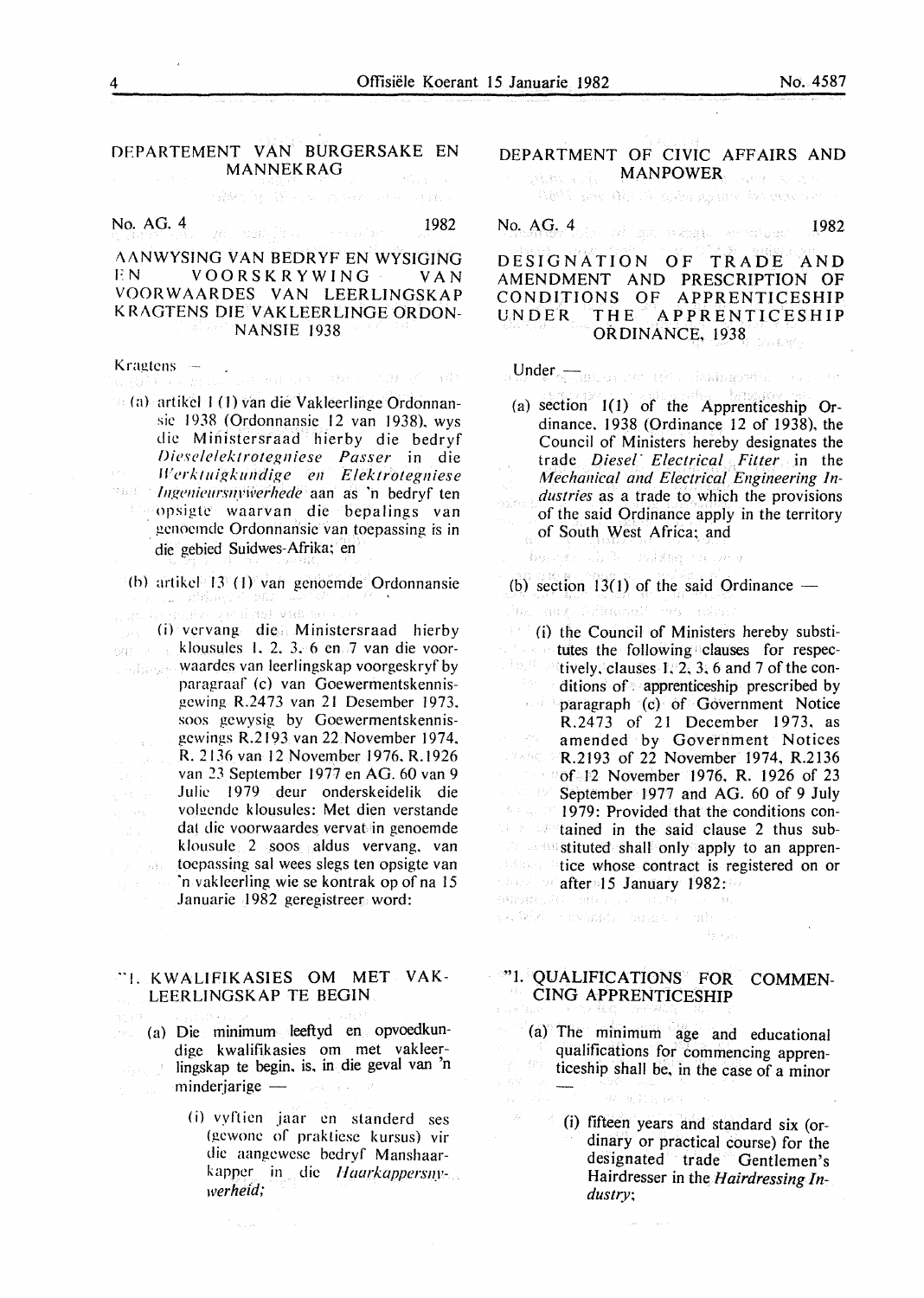than s

 $\mathbb{E}[\mathbf{r}^{\top} \mathbf{r}^{\top} \mathbf{u}^{\top} \mathbf{r}^{\top} \mathbf{u}^{\top} \mathbf{r}^{\top}]$ 

an mara ang

 $3.33333$ 

 $\epsilon = \sqrt{3}$  and  $\epsilon$ 

(1)转列(1)定 **医检胃管 医产** 

 $\frac{d}{dt} = \frac{1}{2} (1 - \frac{1}{2} \mathcal{I})$  .

 $\mathcal{F}(\mathcal{A})$  and  $\mathcal{F}(\mathcal{A})$ 

**A. F. PD (Fig. 1)** 

 $\mathcal{V}(\mathbb{R}^n) \cong \mathcal{V}(\mathbb{R}^n)$ 

sepportes.

( ii) vyftien jaar en standerd scwe **BALLA** siya inzija rgo (15) ing sing the project seit an an di sacr 成就 医血管

man - Hab

near in Komsterville  $\pm\epsilon\gtrsim 15\,\mathrm{M_\odot}$  ) for  $^4$  $\mathcal{F}_0$  and  $\mathcal{F}(\mathcal{G})$ 

Judiner3

o Panas

der Storen

Waase ep rowing contact  $\mathbb{P}(\mathbb{R}^d)$ 

관심 : 고객의 글론

mill caseto

alian yek 小呼吸症物理的 ter i Aren i g

最快的 等点

بأهوال المعاري  $M^2 A = \begin{pmatrix} 1 & 0 \\ 0 & 1 \end{pmatrix} \in \begin{pmatrix} 0 & 0 & 0 \\ 0 & 0 & 0 \end{pmatrix}$ 

> $\sim 14$  . t.<br>Gebo ing s

> > $\gamma_{\rm ap}$

Pleisteraar. Skilder en versierder. Skrynwerker. Timmerman en Timmerman en skrynwerker in die *B ounywerheid,·* Dameshaarkapper in die *Haarkappersnywerheid;*  Meubelmaker. Meubelmasjineerder en Stoffeerder in die Meubelmakerrynywerheid; Bekleder, Bekleder (insluitende spuitverfwerk). Motorasctileen- en elektriese sweiser. Motorplaatmetaalmar. 7 km werker, Paneelklopper (insluitende gaibhlimh ma hcklcding). Pancclkloppcr (inslui-Bernsteinung der tende spuitverfwerk). Spuitverfand the Control beachered Pol wcrkcr. Yocrtuigbakboucr en Vulkaniseerder in die Motor-John M. Berge lleurerheid: Boot- en skeepsbouer (hout). Grofsmid. Kopersmid. Loodgieter. Loodgieter en plaatmctaalwcrker. Modclmakcr. Plaat-Sendo Principeis mclaalwcrkcr. Swciscr en Vormgieter in die *Werktuigkundige en* Flektrotegniese Ingenieurs*nnrerltede:* 

(gcwonc of prakticsc kursus) in die aangewese bedrywe Houtmasjineerdcr. Lcttersk ilder. Loodgieter. Loodgieter en plaatmetaalwerker. Messelaar. Messel- en pleisteraar. Plaatmctaalwerker,

<iii) vyftien jaar en standerd agt (gewone of praktiese kursus) of Nasionale Tegniese Sertifikaat (Deel I) vir die aangewese bedrywe Flektrotegniese Draadwerker in die Bounywerheid: Brandstofinspuitwerktuigkundige. Dieselwcrktuigkundigc. Draaier (insluitende masjinccrwcrk). Gcrccdskapmaker. Motorelektrisiën. M otorfietswerktuigkundige,

> Motorvoertuigmasjineerder en passer. Motorwerktuigkundige en Trekkerwerktuigkundige in die<br>Motornrw*erheid*: Ankerwikke- $Motorn'werheid;$ laar. Brandstofinspuitwerktuigkundige. Dieselelektrotegniese Passer. Dicsclpasscr. Elcktrisien. Elektroplateerder, Gereedskap- en setmaatmaker. Huisradiodiensman. Huistoestelwerktuigkundige. llyscrwcrktuigkundigc. lnstrumentmeganikus. Ketelmaker. Lugvaartuigclcktrisicn. Lugvaartuiginstrumentmeganikus. Lugvaartuigonderhoudswerktuigkundige. Lugvaartuigradiotrisiën. Motorwcrktuigkundige. Passer en

 $\mathbb{R}^n$  and  $\mathbb{R}^n$  (ii) fifteen years and standard seven (ordinary or practical course) in the designated trades Wood- $\pm$ machinist, Signwriter, Plumber, Plumber and Sheet-metal Worker,  $\mathcal{J}_1=\mathcal{J}_2^{\mathrm{th}}\sqrt{\epsilon_1}\mathcal{A}_3^{\mathrm{th}}$ Bricklayer, Bricklayer and Plasterer, Sheet-metal Worker, Plasterer, Painter and Decorator, Joiner, Carpenter and Carpenter and Joiner in the *Building Industry;* Ladies' Hairdresser in the *Hairdressing Industry;* Cabinet Maker, Furniture Machinist and Upholsterer in the *Furniture Industry;* Trimmer, Trimmer (including spraypainting), Automotive Acetylene and Elec-Laware Helping trical Welder, Automotive Sheet-Address to the conmetal Worker, Panelbeater, Panel**beater (including trimming), Panel**beater (including spraypainting), Spraypainter, Vehicle Body Part of British Card Builder and Vulcaniser in the *Motor Industry;* Boat Builder and Shipwright (wood), Blacksmith, Coppersmith, Plumber, Plumber and Sheet-metal Worker, Pattern-4.99 Collection States maker. Sheet-metal Worker, Welder and Moulder in the *Mechanical and Electrical*  bio (marti Gayar *Engineering Industries;* agno Fine An

 $(iii)$  fifteen years and standard eight (ordinary or practical course) or National Technical Certificate (Part I) for the designated trades Electrical Wireman in the *Building Industry;* Fuel Injection Mechanic, n and and and an<br>Canada and and an<br>Canada Diesel Mechanic, Turner (including machining), Toolmaker, Automotive Electrician, Motor Cycle Mechanic, Auto- $\mathcal{F}_1$ motive Machinist and Fitter, Motor Mechanic and Tractor Mechanic in the *Motor Industry,·*  不同 医骨髓 Armature Winder, Fuel Injection Mechanic. Diesel Electrical Fitter, Diesel Fitter, Electrician, Electroplater. Tool and Jigmaker, Domestic Radio Serviceman, Domestic Appliances Mechanic, Lift Mechanic, Instrument Mechanician, Boilermaker, Aircraft Electrician, Aircraft Instrument, Mechanician, Aircraft Chandel Steel 19 Maintenance Mechanic, Aircraft Radiotrician Motor Mechanic, Fitter and Turner, Fitter (including machining), Radio and Television Mechanician, Radio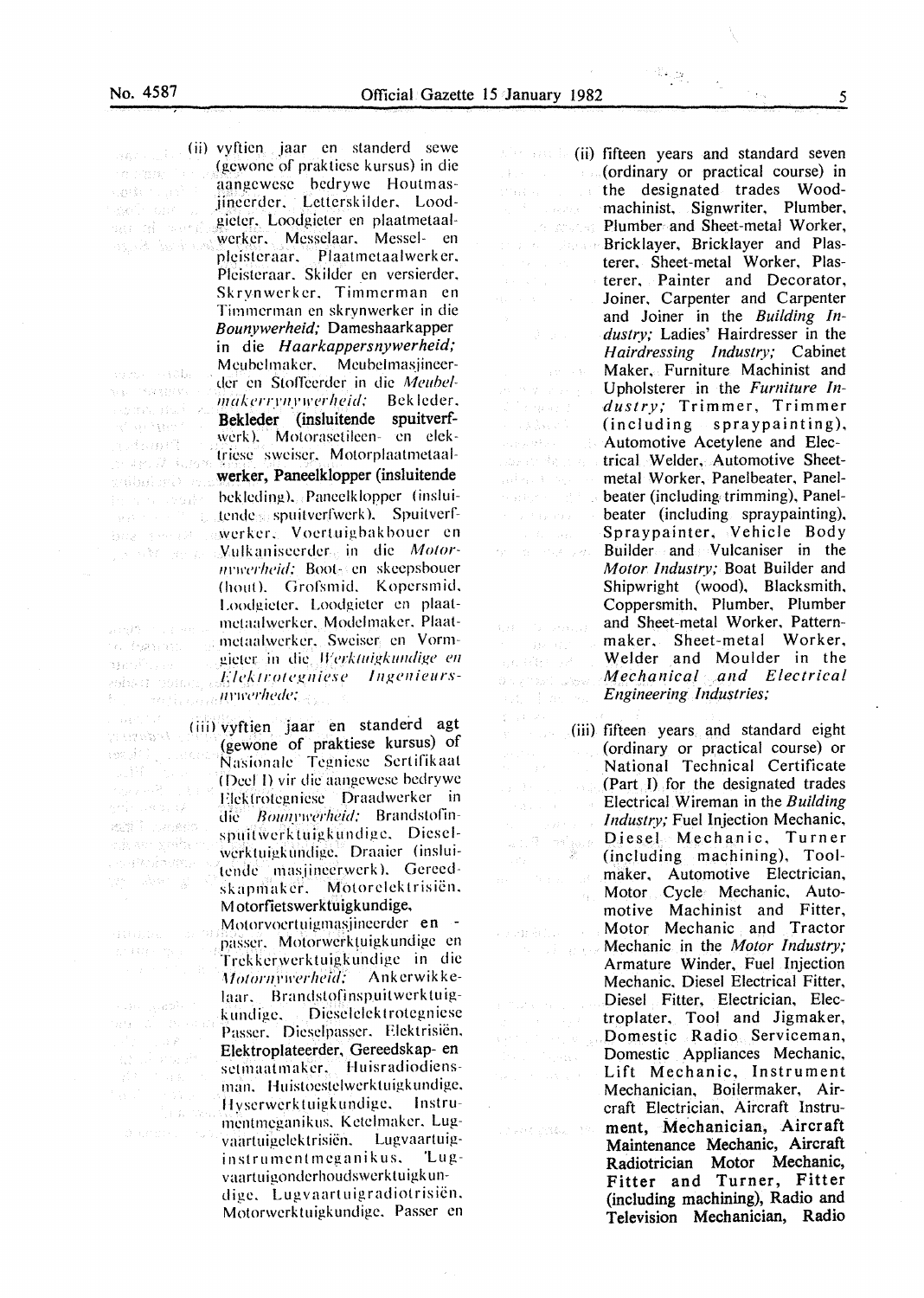List of County

a Tank

· 5 登録録

έř.

机械工作

起转 后

**Wash Care** 

 $\chi$  and  $\chi$  .

App 27H 19947

 $\psi_1^2\mathcal{E}=\mathbb{P}^1_1\cup\mathbb{P}^1_2\mathcal{E}$ 

 $\lambda$  , page  $\mathbb{C}$ 

draaier, Passer (insluitende  $\bar{4}$  . masjineerwerk). Radio- en televisiemeganikus. **Radiokommuni**kasicdicnsman. Skaalpasser. Telcs Alban College foonkommunikasiediensman, Skaalpasser. Telefoonkommunikas ie elektrisiën. Verkoelingswerkluigkundige (handel) en Werk $t_{\text{max}}$  .  $\epsilon$  and tuigkundige (aanlegmasjinerie) in die *Werktuigkundige en Elektro*t#'. <sup>20</sup> issued **regniese Ingenieursnywerhede;**<br>Innis 12 = 193 / 111 + guazement Pe  $\cos$  is sextigated standerd sewe (gewone of prakticse kursus) vir die war and the annual annual and annual development of the manufacturer and the manufacturer and the manufacturer pershediencr in die */)rukkers*lind a little to invierheid: Grofsmid. Loodgieter. Loodgieter en plaatmetaalwerker, Mcsselaar, Pancelklopper (insluitende spuit verfwerk). Plaatmetaalwerker. Skilder den versierder. vuad star Stoffeerder. Sweiser. Takelaar en mit die Tammerman en skrynwerker in die been shindi or **Mymywerheid:** afland on both www.sharmait? the manager when it is the vir schien vir schien jaar en standerd agt  $\mathbb{R}^2$  (in quinter of prakticse kursus) of WE BE TONE 한도 성공의 일종 Nasionalc Tegniese Sertifikaal **Matching** (Deel I) vir die aangewese bedrywe tic W Boekhindcr. Lcllerseller en Lettersetter (insluitende masjienhet als sy die bediening) in die *Drukkersnywer*and the Blass of the heid: Brandstofinspuitwerktuigalse barolle kundige. Dieselpasser. Dieselwerktuigkundige. Flektrisien. Huis- $\mathbb{R}^{n\setminus\{i\}\setminus\{i\}}$  is in Fadiodichsman. Ketelmaker. ,' as the direct Motorclek trisien. Motorwerktuige ang Des kundige, Passer en draaier, Passer (insluitende masjincerwerk) en R ad i<sup>n die</sup> Radiokommunikasiediensman in  $\frac{d}{d}$  subset of  $\frac{d}{d}$  Mymrwerheid: en die minimum opvoedkundige kwalifikasies **Form met vaklecrlingskap te begin, is. in die** roll. | geval van 'n meerderjarige Labu (\* 1 assist i  $\frac{m}{m}$  (i) standerd sewe vir die aangewese bedryf (i) aan aangewese bedryf (i) die aangewese bedryf (i) die aangewese bedryf (i) die aangewese bedryf (i) die aangewese bedryf (i) die aangewese bedryf (i) die aangewese Flektrotegniese Draadwerker in die a Risa Bounvwerheid en die aangewese bedryf y ang patriot). Flcktrisicn in *dicM\_l'llll.l'll'"rlleid* en die  $\mathbb{S}^1_{\mathbb{Z}}$  or  $\mathbb{S}^1_{\mathbb{Z}}$ *H'erktuigkundige en Elektrotegniese lngenieursnywerhede;* en - 4  $\{x_{i+1}, x_{i+1}\}$ (ii) standerd ses vir aile ander aailgewese bedrywe. **The company of the second second** 医**性病病病 - Mura - Moch-Fil**e and and the property of the second tes dia# perdine and non-1998年 1000 And 1998年 1999年 1999年

Communications Serviceman, Scale Fitter, Telephone Communications Electrician, Refrigeration Mechanic (commercial) and Con-· struction Plant Mechanic in the *Mechanical and Electrical Engineering Industries;* 

 $\label{eq:2.1} \left\langle \psi_{\alpha}^{(1)}\right\rangle = \left\langle \psi_{\alpha}^{(1)}\right\rangle \left\langle \psi_{\alpha}^{(2)}\right\rangle = \left\langle \psi_{\alpha}^{(2)}\right\rangle$ **AUGUSTS CONTRACT** silen av se se den nombradi - AT はには露在の中かく<sup>1</sup> - いちにち - <sub>1</sub>88202  $\Delta$ v SAN, Gref Hinson o Alpha Hinson in Alpha

(iv) sixteen years and standard seven (ordinary or practical course) for  $\sim 3\pi^2$  and  $\hat{E}$ the designated trades Letterpress and and co Machine Minder in the *Printing Industry;* Blacksmith, Plumber. land actions. Plumber and Sheet-metal Worker, erastikai ( Bricklayer. Panelbeater (including in the spraypainting), Sheet-metal  $\Omega(\mathfrak{g}_{\mathbb{Z}})$  . Worker. Painter and Decorator,  $\hat{\gamma}$  (c)  $\hat{\gamma}$  ,  $\hat{\gamma}$  as Upholsterer. Welder, Rigger and  $\{\{\lambda_i\}_{i=1}^n\}_{i=1}^n$ Carpenter and Joiner in the *Mining*  **September 12** *Industry;*  图(Specificate) **TRACK** 

stup an printingly shruppin **Example 2.3** (v) sixteen years and standard eight (ordinary or practical course) or National Technical Certificate (Part I) for the designated trades Bookbinder. Compositor and Compositor . (including machine et the man minding) in the *Printing Industry;*  is (Base Julie 19 Fuel Injection Mechanic, Diesel Fitter, Diesel Mechanic, Elec-Ewritted Saving trician, Domestic Radio Servicede manaulma man, Boilermaker, Automotive nitore del Electrician, Motor Mechanic, Fitter Post of Communication and Turner, Fitter (including machiinlani) masser ning) and Radio Communications  $\mathcal{L}(\mathbb{R}) \subset \mathcal{L}$ verser (\* Seriveman in the *Mining Industry;*  asizendo Lei and *maximum* **Tearbreat** 

(b) the minimum educational qualifications for commencing apprenticeship shall be, in the case of a major  $\hat{\hat{u}}_{\rm{eff}} \hat{v}^{\rm{d}}/\hat{\mathcal{P}}_{\rm{eff}}^{\rm{d}}$ 

1437 43007 (i) standard seven for the designated айнал trade Electrical Wireman in the  $\Omega \rightarrow \Omega$  ,  $\epsilon \rightarrow$ *8 u* if *ding Industry* and the  $\left(\begin{smallmatrix} 1 & 0 & 0 & 0 \\ 0 & 1 & 0 & 0 \\ 0 & 0 & 0 & 0 \\ 0 & 0 & 0 & 0 \\ 0 & 0 & 0 & 0 \\ 0 & 0 & 0 & 0 \\ 0 & 0 & 0 & 0 \\ 0 & 0 & 0 & 0 \\ 0 & 0 & 0 & 0 \\ 0 & 0 & 0 & 0 \\ 0 & 0 & 0 & 0 \\ 0 & 0 & 0 & 0 & 0 \\ 0 & 0 & 0 & 0 & 0 \\ 0 & 0 & 0 & 0 & 0 \\ 0 & 0 & 0 & 0 & 0 \\ 0 & 0 & 0 & 0 & 0 \\ 0 & 0$ designated trade Electrician in the *Mining Industry* and the *Mechanical and Electrical Engineering Industries;* and (ii) standard six for all other designated

trades.

 $\mathcal{L}(\mathcal{A},\mathcal{A},\mathcal{U})\mathcal{A}^{\ast}(\mathcal{U})\mathcal{A}^{\ast}(\mathcal{U})\mathcal{A}^{\ast}(\mathcal{U})\mathcal{A}^{\ast}(\mathcal{U})\mathcal{A}^{\ast}(\mathcal{U})\mathcal{A}^{\ast}(\mathcal{U})\mathcal{A}^{\ast}(\mathcal{U})\mathcal{A}^{\ast}(\mathcal{U})\mathcal{A}^{\ast}(\mathcal{U})$ ina – Antony amerykanista.<br>Konstant – Antoni i Sankaraka  $\{ \chi^2 \}_{1 \leq i \leq n}$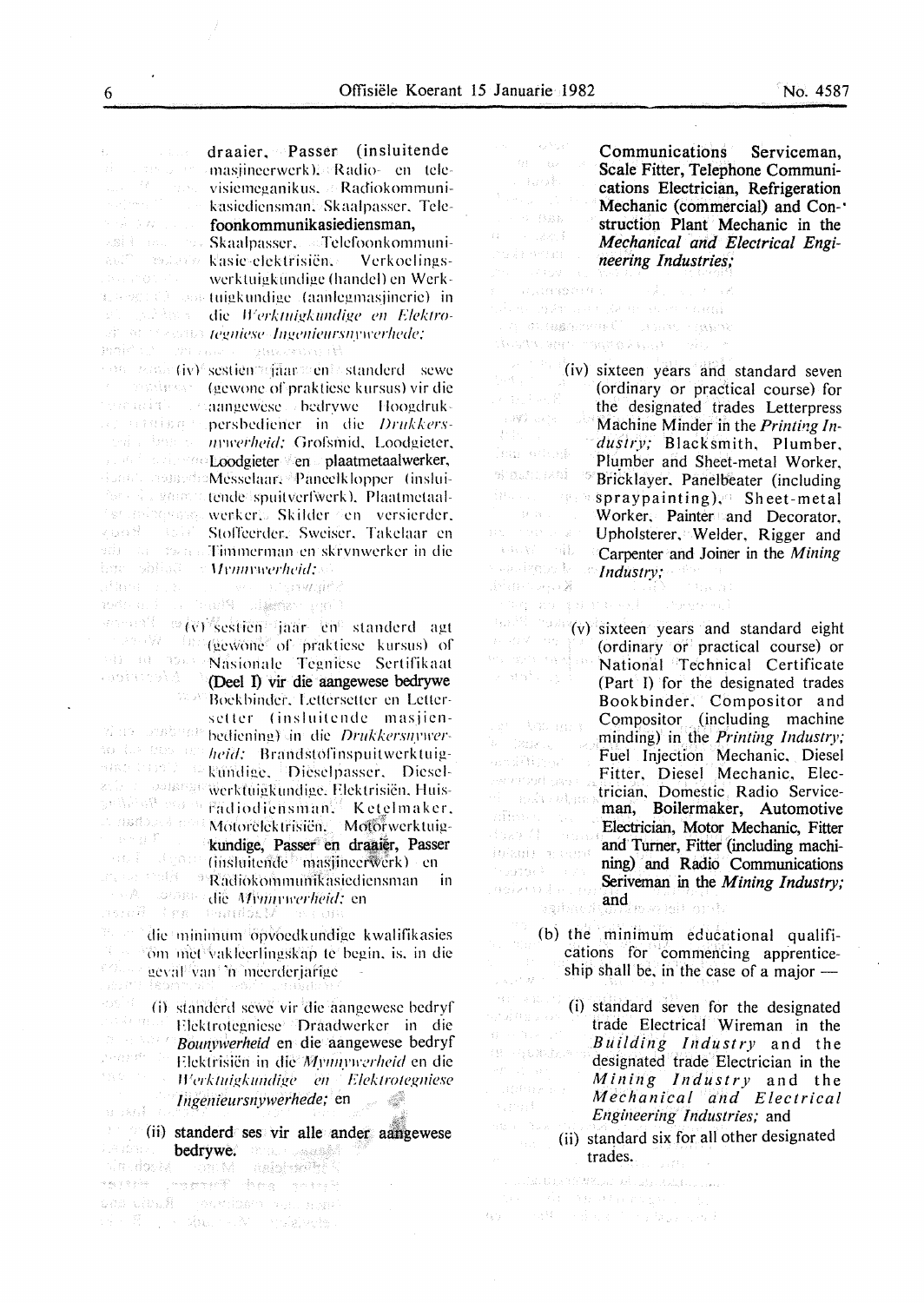a share

 $\frac{1}{2}$ 

 $\sim 3$ 

 $\ddot{\phantom{a}}$ 

alt) a su

 $11.50$ 1745-7

 $\left\{ \left\vert \mathbf{S}_{k}\right\rangle _{k}\right\} _{k\in\mathbb{N}}$ 

### , LFERTYD

(I) Behoudens suhklousule (2) is die leertyd

Television of the A

- (a) dric jaar in die aangewese hedrywe Dameshaarkapper en Manshaarkapper in die *Haarkappersnywer*heid: Meuhelmaker. Meuhelmasjineerder en stoffeerder in die *Meubelmakerynywerheid;* Bekleder, Motorfictswerktuigkundige en Spuitverfwerker in die *Motornywerheid;*  Takelaar en Stoffeerder in die Mynmywerheid en Elektroplateerder in die Werktutgkundige en Elektrotegniese Ingenieursnywerhede: Met dien verstande dat 'n vakleerling in die hcdryf Dameshaarkapper wat in **SALPHON** hcsil is van ·n sertiflkaat wal deur die Dcpartcment van Nasionale Opvoeding of ·n andcr onderwysowcrheid  $\gamma \leq \lambda$  . See . deur die Registrateur erken, uitgcrcik is. waarin verk laar word dat hv ·n ccniarigc prakticsc opleidingskursus in Dameshaarkappery met sukses voltooi heL geag word die cerste jaar van gemelde leertyd te voltooi het voordat hy met sy leerlingskap begin het; en
	- (b) vier jaar in aile ander aangewese bedrywe.
- $(2)$  (a) Die leertyd van 'n vakleerling wat, hetsy voor of gedurende sy leertyd. die eerste tydperk van ononderbroke diens wat hy kragtens artikel *22* van die Verdedigingswcl. 1957 (Wet 44 van 1957), verplig is om in die Burgcrmag le dien. voltooi het. 光光灯  $\mathcal{L}(r) = r \mathcal{L}(r)$ word met agt maande verkorl.

(h) Enige vcrkorting van die leertyd ooreenkomstig paragraaf (a) tree in werking met ingang van die datum waarop die vakleerling met sy leerlingskap begin of dit voortsit na sy terugkeer van militêre diens.

 $\{x_{1}, x_{2}, \cdots, x_{n}\}$  ,  $\{x_{1}, x_{2}\}$ 

(3) <sup>\*</sup>n Werkgewer van <sup>\*</sup>n vakleerling vermeld in subklousulc (2) moet binne 14 dac na die vaklcerling sc terugkeer van militere diens die Sekrctaris van die Scntralc Vaklccrlingkomitee in kennis stcl van die - J tydpcrk wat die vaklccrling in die Burgermag diens gedoen het.

# 2. PERIOD OF APPRENTICESHIP

- (I) Subject to subclause (2) the period of apprenticeship shall be  $-$ 
	- (a) three years in the designated trades Ladies' Hairdresser and Gentlemen's Hairdresser in the *Hairdressing lndustt:v;* Cabinet Maker, Furniture Machinist and Upholsterer in the *Furniture Industry;* Trimmer. Motor Cycle Mechanic and Spraypainter in the *Motor Industry;*  Rigger and Upholsterer in the *Mining lnduslf:v* and Electroplater in the *Mechanical and Electrical Engineering Industries:* Provided that an apprentice in the trade Ladies' Hairdresser who is in possession of a certificate issued by the Department of National Education or any other educational authority recognised by the Registrar, indicating that he has successfully completed a one-year practical training course in Ladies' Hairdressing, shall be deemed to have completed the first year of the said period before he commenced his apprenticeship; and
		-

- 50

tura e.

 $\stackrel{\text{\tiny def}}{=} \mathcal{O}(Q)$ 

 $\pm\sqrt{2}$ 

 $\sim$ 

stykys

- (b) four years in all other designated trades.
- (2) (a) The period of apprenticeship of an apprentice who, whether prior to or  $\mathcal{K} \times \mathbb{R}^3$ during his apprenticeship, has completed the first period of continuous service which he is compelled to render in the Citizen Force in terms  $\mathbb{E}_{\mathbf{z}^{\prime}}$  ,  $\mathbb{E}_{\mathbf{z}^{\prime}}$ of section 22 of the Defence Act. 1957 (Act 44 of 1957). shall be reduced by eight months.
	- (b) Any reduction in the period of apprenticeship in terms of paragraph (a) shall operate with effect from the date upon which the apprentice commences or resumes his apprenticeship after returning from military service.
	- (3) The employer of an apprentice referred to in subclause  $(2)$  shall notify the Secretary of the Central Apprenticeship Committee within 14 days after the apprentice returns from military service, of the period served by the apprentice in the Citizen Force.